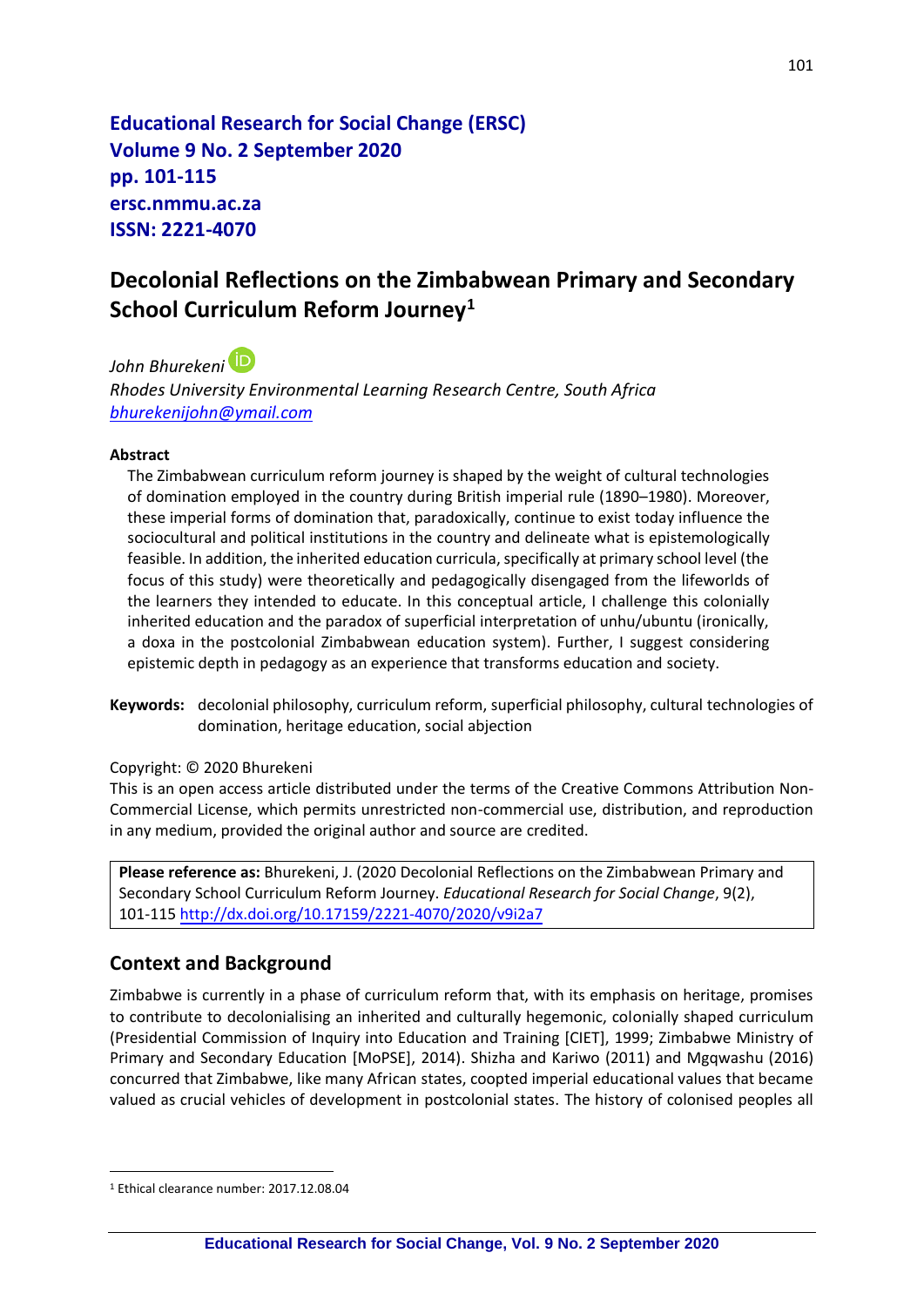over the world, including Zimbabwe, was shaped through *cultural technologies of domination*<sup>2</sup> that continue into the present day (Terreblanche, 2014). In the Zimbabwean case, these continuities exist in the form of epistemic and ontological exclusions in curricula despite 40 years of independence from 98 years of British colonial rule.

Much has been written about the colonial history of education in Zimbabwe (Chitumba, 2013; Masaka, 2016; Siyakwazi & Siyakwazi, 2013) but there is inadequate scholarly analysis of the continuity of imperial cultural hegemony in curriculum and pedagogy. This continuity is paradoxically making its way into the current education reform process with its interest in foregrounding heritage. In reality, British colonial education in Zimbabwe created secular hierarchies incompatible with precolonial, heritage learning pathways (MoPSE, 2014).

This paper offers a critical macrohistorical political sociology of the colonial history of curriculum and how it has influenced pedagogy. Then, the analysis is deepened in the contemporary context of curriculum reform via a critical postcolonial discourse analysis of key policy texts (CIET, 1999 and MoPSE, 2014) that emphasise unhu/ubuntu philosophy as the foundation of the educational reform. The intention of the two-part analysis is to open up a landscape for curriculum and pedagogical development in a way that rigorously engages the potential of the heritage-based commitment of the current educational reform process.

In Part 1 of the analysis (an in-depth literature review to scope the history of curriculum in Zimbabwe as influenced by the cultural hegemonies of colonialism), the curriculum as constituted via the histories of missionary and colonial education is shown to have produced social abjections that caused a decontextual impasse—with curricula and pedagogy being theoretically and practically disconnected from the lifeworlds of African children (CIET, 1999). This differs substantively from precolonial forms of education Rodney (1983), and it is this disjuncture that has motivated a contemporary focus on heritage as the foundation for curriculum reform.

In Part 2 of the analysis, I focus on the ubuntu/unhu discourse where I found a paradox of superficial interpretation of unhu/ubuntu that has, ironically, become a doxa<sup>3</sup> in the postcolonial Zimbabwe curriculum. This indicates a need for deeper engagement with the unhu/ubuntu philosophy and associated heritage discourse if they are to meet intended aspirations of decoloniality in contemporary times. In practice, this has implications for reframing curriculum in ways that can realise epistemic depth in pedagogy to avoid the limitations of the doxa. This, in turn, has implications for pedagogy, the role of the teacher, and the sociocultural foundations of educational theory and practice. The paper does not offer theory or a methodology of practice but, rather, a critical historical sociological vantage from which to develop this theory and methodology of practice to inform subsequent educational transformation.

### **Problem Statement and Methodological Approach**

The brutal histories of colonial education and the paradoxical continuity of coloniality mentioned above have influenced an educational reflex that has paved the way for the unhu/ubuntu philosophy to become significant in the Zimbabwean education discourse (CIET, 1999; MoPSE, 2014). However, the continuity of colonial patronage systems and a deficit of diversity in reason make it difficult to take

<sup>2</sup> *Cultural technologies of domination* represent the synthesis of religion, culture, political economic development, ideology, and monolithic epistemic access options into the curriculum in order to suppress the culture, knowledges, religion, and ideologies of the colonised people (see, Terreblanche, 2014).

<sup>&</sup>lt;sup>3</sup> "Doxa" in this article is a commonly believed public opinion that is an unjustifiable ideological doctrine; "episteme" is a more justified belief.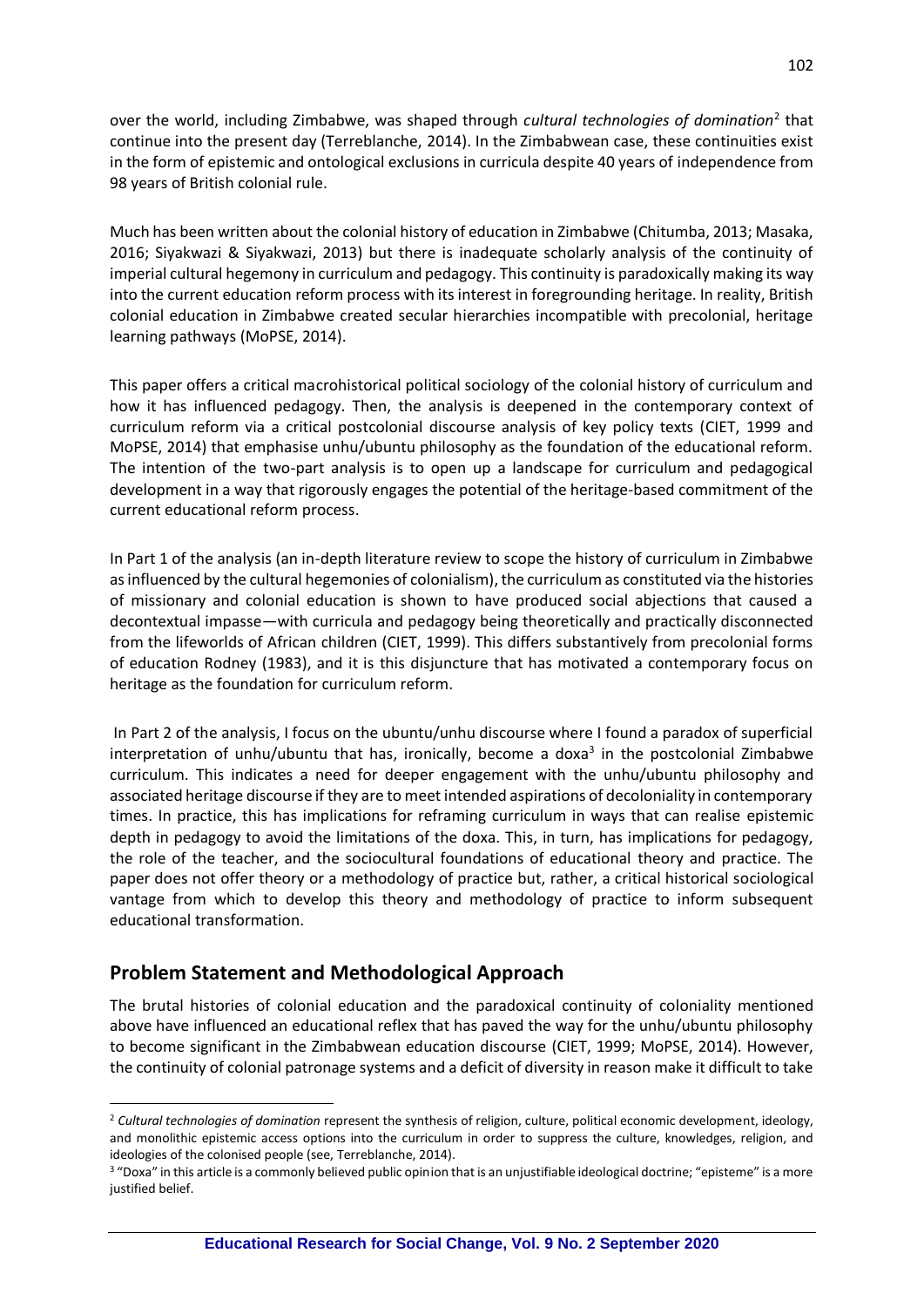the unhu/ubuntu decolonial narrative into the methodology and learning processes in classroom context. According to Prinsloo (2013), this creates a substantial deficit in methodological examples making it a real challenge to develop a coherent position and line of argument in curriculum transformation. This problem has influenced a number of methodological approaches such as the critical macrohistorical political sociology (Subrt, 2017) and critical postcolonial discourse analysis (Sawyer, 2012).

This paper begins to address this problem via offering, in Part 1, a critical macrohistorical political sociology of the colonial history of curriculum and how it has influenced pedagogy. Critical macrohistorical political sociology as a methodology implies a multi-paradigmatic approach in research with the aim of gathering evidence and communicating ideas about the past (Subrt, 2017). This methodology aims to achieve a number of objectives: mapping metaphysical and epistemological exclusions in colonially inherited education, tracing those cultural hegemonic exclusions to their source, and seeking ways on how heritage education reform intentions could recast new educational existentialities for the Zimbabwean learner. Thus, the methodology denotes the collecting and synthesising of earlier research with the aim of accessing collective evidence in a particular social phenomenon (Tranfield et al., 2003). To this end, critical macrohistorical political sociology has the capacity to shed light for researchers in education on the observable gaps that surface when one engages with critical issues in education such as curriculum transformation and the embedded continuities of coloniality (Sever, 2012). Through this, the intention in this paper was to bring to the fore a historically sensitive and yet generally relatable elucidation of the emergence of cultural technologies of dominance, epistemic and ontological exclusions in curricula (CIET, 1999) and other core features of the Zimbabwean education landscape.

In Part 2, this analysis is deepened in the contemporary context of the curriculum reform via a critical postcolonial discourse analysis of key policy texts that emphasise unhu/ubuntu philosophy as the foundation of the educational reform (CIET, 1999; MoPSE, 2014). According to Fairclough and Wodak (1997), discourse analysis is a theoretical and methodological approach that helps researchers study "how power relations, and ideological standpoints, are exercised and negotiated in discourse" (p. 272). In this paper, critical postcolonial discourse analysis was applied to analyse Zimbabwean educational discourse in sociopolitical contexts, and helped to unveil underlying discursive educational practices such as cultural alienation, creation of social abjection, and continuities of a resilient colonial epistemological mechanism.

I undertake this two-part analysis to give meaning to the point made by Houtondji (1996) and Wiredu (1998), who argued that any philosophy of curriculum transformation must aim to be the main informant to a process where the theoretical framework of the culture is critically examined and enacted. As argued earlier, the postcolonial Zimbabwean education system inherited a culturally devoid colonial education (Shizha & Kariwo, 2011). Results from the two-part analysis are presented in the next two sections. Of particular attention in the first is how the colonial history of curriculum has influenced pedagogy in contemporary Zimbabwe.

#### **Part 1: Colonial History of Curriculum and how It Influenced Pedagogy**

In Part 1 of this analysis (where I employed an in-depth literature review to scope out the history of curriculum in Zimbabwe as influenced by the cultural hegemonies of colonialism [Terreblanche, 2014]), I found that the curriculum as constituted via the histories of missionary and colonial education produced social abjections<sup>4</sup> and a decontextual impasse—with curricula and pedagogy being

<sup>4</sup> "Social abjection" in this article is associated with a process where exclusion is elected as a way of constituting power for the sole benefit of the elite or ruling class.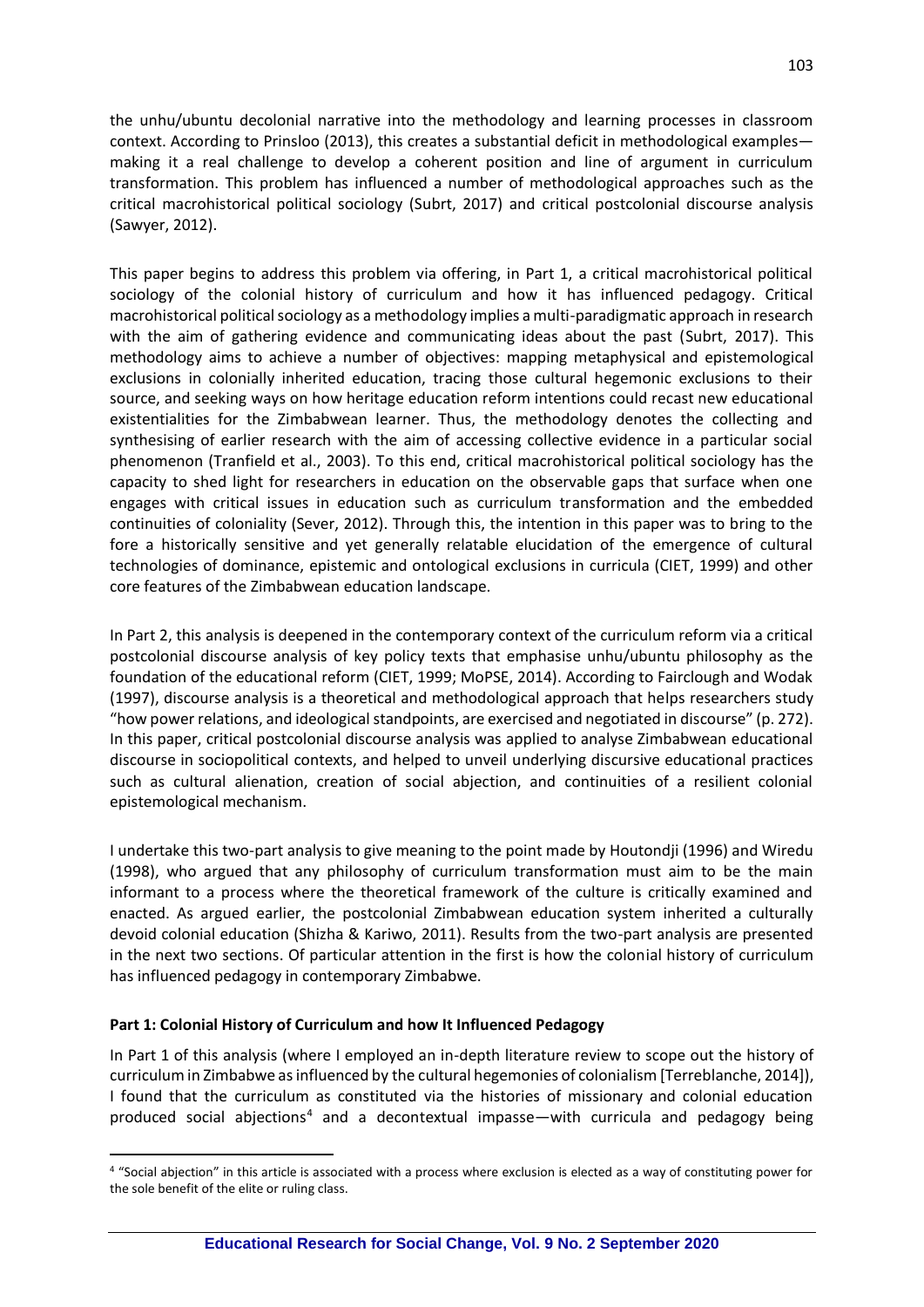theoretically and practically disconnected from the lifeworlds of African children (CIET, 1999; MoPSE, 2014). The history of colonised peoples all over the world, including Zimbabweans, was shaped through "cultural technologies of dominance" (Terreblanche, 2014, p. 88) that continue into the present day.

*The history of colonised people . . . was shaped through cultural technologies of dominance. Colonial and imperial domination operated through mechanisms education, religion and political economic development [emphasis added] that resulted in cultural*  imperialism, that is, a debasement and negation of the values of colonial people that *undermined their cultures. . . . Cultural strategies were more subtle than other forms of colonial control, such as policing and the law, and had some success, in that the colonised internalised inferiority. (Terreblanche, 2014, p. 88)*

One may surmise that British colonialism in Zimbabwe, and other territories where it was enacted, was educationally and ontologically oriented through Christian missionary doctrines in ways that would deny indigenous people of viable philosophical systems and meaningful and organised learning programmes (Masaka, 2016; Shizha & Kariwo, 2011). Imperial British colonial education is viewed here as not being meaningful because it was, according to Rodney (1983), not an outgrowth of the values and needs of the people it sought to represent. He argued that "under normal circumstances, education grows out of the environment; the learning process being directly related to the pattern of work in the society" (Rodney, 1983, p. 375). And he cited an example of children from the Bemba community of present day Zambia who "by the age of six could name fifty to sixty species of tree plants without hesitation, but they knew very little about ornamental flowers" (Rodney, 1983, p. 376); these children were able to name the trees because knowledge of trees was a necessity in an agricultural community that often employed slash-and-burn techniques.

In precolonial learning institutions in Africa, Zimbabwe included, education was a process through which continuity was maintained between the elder generation and their children because learning was largely a means of social integration (Kallaway, 1984; Masaka, 2016; Rodney, 1983). Christian missionary institutions and British formal education changed the function of education through their use of cultural technologies of domination that created discontinuities by making school knowledge accessible only to the neophytes (Kallaway, 1984), and by focusing on literary training, technical training, and teaching of crafts and agriculture to provide for the labour needs of the colonial administration, with English as medium of instruction for grades above lower primary (Lugard, 1922). Rudimentary training in elementary hygiene, religious and moral education, and colloquial English constituted part of the African education curriculum in many rural schools (Lugard, 1922). As a result, imperial British education in Zimbabwe failed to effect conceivable notions of cultural development. Wa Thiong'o (1986) and Achebe (2000) concurred that one of the main objectives of colonialism, especially via its Christian missionary institutions of education, was to destroy as much as possible the psycho-cultural being of the Africans (Wa Thiong'o, 1986).

According to Abdi (2012), the discontinuities and annihilation of the psycho-cultural being of Africans that resulted in the production of social abjection and a curriculum decontextual impasse during the colonial period (1890–1980) were to ensure that schools served as a key means of Christian conversion. Hence, the main aim of the colonial education system was to bring "light" and "civility" to "barbaric" communities. To this end, Christian missionaries designed an education system that would foster the belief that the African learner's lifeworld was myopic and superstitious (Wa Thiong'o, 1986). Once this belief was implanted, the colonial school became an abject space responsible for the social uprooting of the African child. Abdi (2009) noted that the process of colonialism saw indigenous ways of learning rooted in the cultural history of practice of oral societies being regarded as stagnated in the past and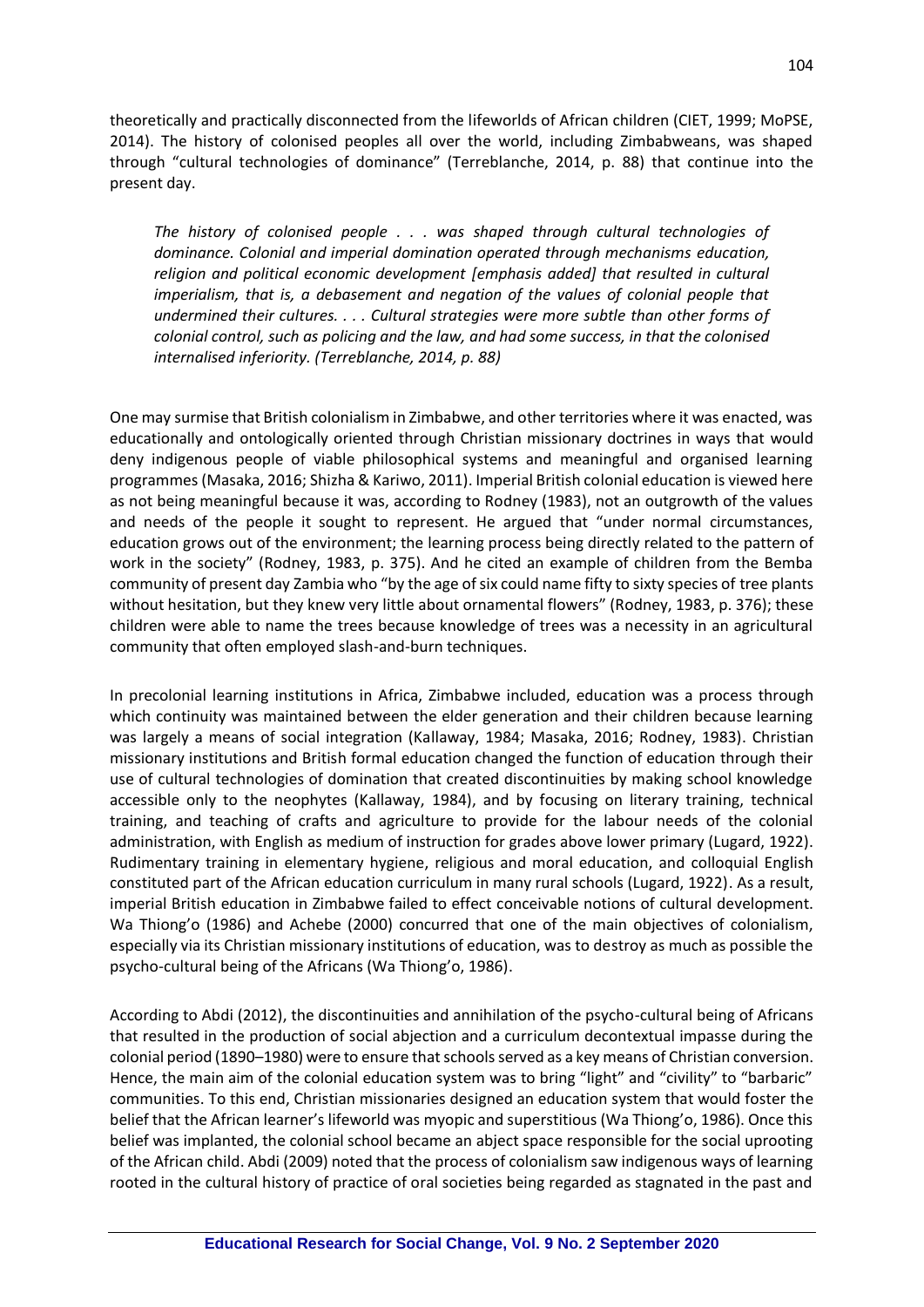lacking innovative alternatives that would make them attractive and acceptable in the new modalities of colonial relationships. The colonial pedagogy was based on objectives of education that were premised on othering, cultural dislodgment, epistemological domination, and implanting mediocrity rather than stemmed from the interests of the child (Hailey, 1938; Masaka, 2016; Shava, 2008; Shizha & Kariwo, 2011). Said (1985) and Masaka (2016) argued that power and dominance were the variables used to carve privileges for the colonial masters at the expense of the other citizens.

Rodney (1983) described the colonial schooling system as an "education for subordination, exploitation, the creation of mental confusion and the development of underdevelopment" (p. 380). The situation, according to Marechera (1980), was made worse by the fact that the social abjection that learners experienced emerged as a manifestation of the overbearing hegemonic relations, narratives, and institutions of late modernity that were brought into Zimbabwe by British imperial colonial rule—and were decided for the learners in their absence. Marechera (1980) exclaimed, "I was hot with resentment and pain. So, this was school. From all sides my head was being jammed with facts. With ideas" (p. 17). The African child suffered deficiencies in accessing knowledge to the same level as those undertaking a European education curriculum (Lugard, 1922; Rodney, 1983) because there was a dual system of education—one for Africans and one for Europeans. Selection of knowledge for African learners was set—and there were no choices regarding what was to be taught; the focus was on surface learning with memorisation and chorusing as part of the learning process (Hoadley, 2018). According to Chung (2006), "African education in the country was a frenzied and irrational race through a jungle of facts that had to be mastered to pass the Rhodesian Junior Certificate" (p. 50). The situation was worsened by the fact that African schools were under the instruction of "native" teachers who focused on the 3Rs (reading, writing, and arithmetic) and imparting elementary religion (Lugard, 1922).

### **Part 2: The Contingent Path of the Zimbabwean Curriculum Reform Journey**

Curriculum updating is not principally historically predetermined—the curriculum updates in Zimbabwe can be viewed as invaded by contingency, especially given the country's postcolonial education reforms. The social trajectories and realities that surfaced after the colonial period (from the 1980s) in Zimbabwe influenced a shift from curriculum abstraction to a more contextualised curriculum that spoke to local needs and global germaneness or relevance (MoPSE, 2014). During colonial hegemony, cultural technologies of domination were used, but, with the shift in systems of governance, a new social order emerged based on a macro social discourse and ensuring the equality of humankind (Shizha & Kariwo, 2011).

Pre-independence (1966 and 1979) education reforms included a two-year junior secondary school curriculum (ZJC) and an Education Act that limited access to education for black Zimbabweans (CIET, 1999). The postcolonial Zimbabwean community had to redefine this segregated system of education in a stratified society designed to serve graduates of the colonial education system (Moyana, 1989). The first step taken by the Zimbabwean government was to ensure access to education for all its citizens by building new schools and reopening schools that had been closed during the war for liberation (Gwarinda, 1991). To give traction to the principle of education for all during the years 1980 to 1986, free primary education was introduced to boost enrolment in schools and teacher training was accelerated through programmes such as the Zimbabwe Integrated Teacher Education Course (Maravanyika, 1990).

The early 1990s to mid 2000s marked a shift from reforms that were mainly planning and efficiency reforms to a more focused approach to ensuring educational quality and relevance (CIET, 1999; Ndawi & Maravanyika, 2011). Talk of revisioning approaches to content, technologies, teaching methodologies, and skills provision became prominent. For example, there was more focus on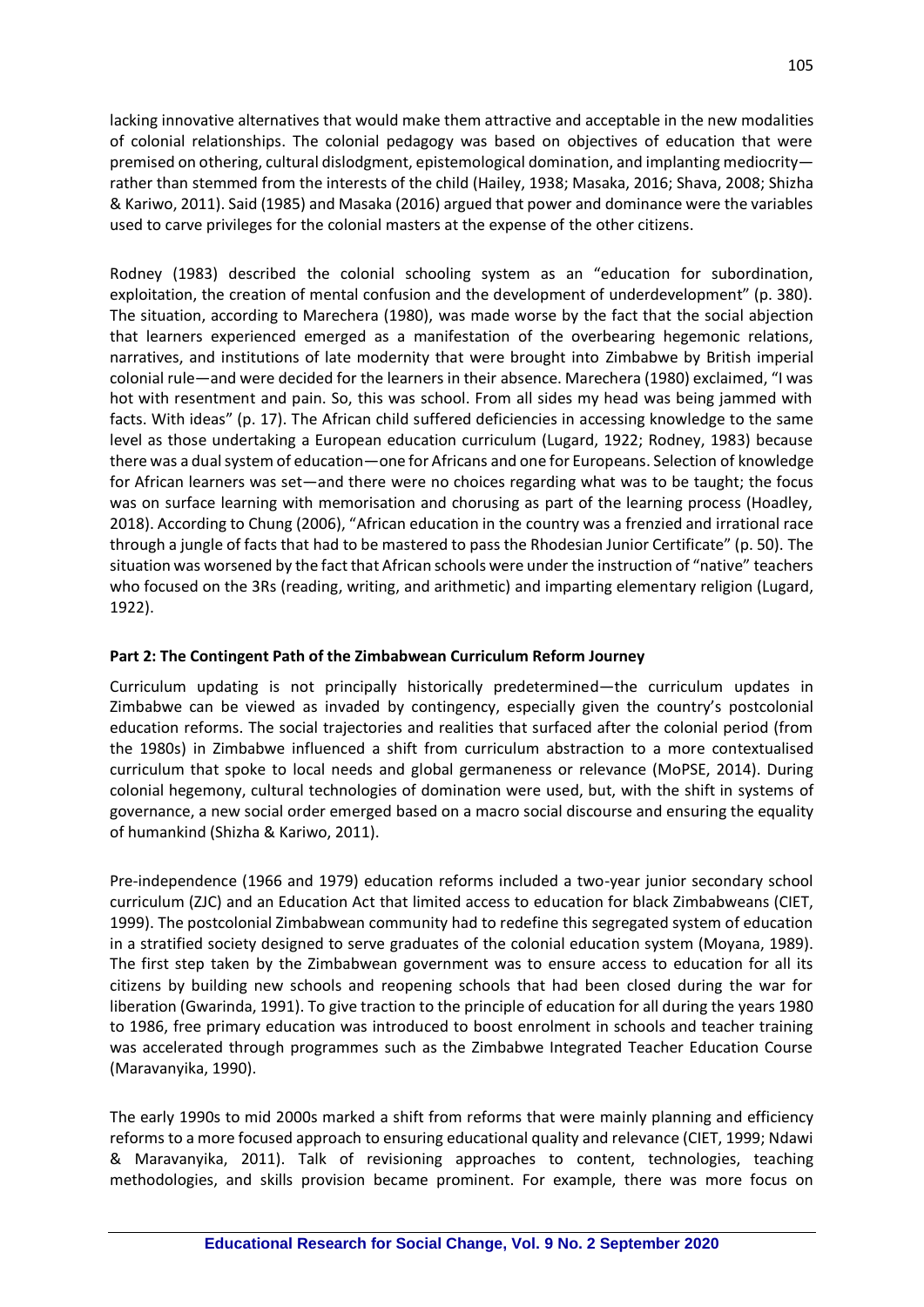employment-related skills (CIET, 1999), which culminated in the introduction of science, technology, engineering, and mathematics and the Education 5.0 policy (MoPSE, 2014). Another notable shift towards educational quality and relevance was the localisation of all national examinations following the establishment of the Zimbabwe School Examination Council as the country drifted away from the University of Cambridge Local Examinations Syndicate in the United Kingdom.

The blind side of the reforms enacted so far is that they seem to exceed the capacity of the education system to deliver (Ndawi & Maravanyika, 2011). For instance, the government advocates mass education amidst a critical resource deficit and this appears to be having effects on the educational output of the current curriculum. Thus, it becomes axiomatic to state that Zimbabwe still needs to reform the curriculum so that it becomes anchored in a problem-centred approach to learning in pluralistic contexts and, at the same time, is aligned with the system's capacity to deliver (Ndawi & Maravanyika, 2011). Waghid et al. (2018) suggested that the educational decolonisation process entails rupturing the dominant ways of meaning making aligned only to a few people, and ensuring that education becomes reflective of the diverse knowledges inherent in the society. It is expected that new reforms will also need to be designed in such a way that learning enables the development of cognitive maturity and opens a hybrid space to recognise contradictions in terms of diversity (Higgs, 1998; Lipman, 2003).

The above propositions demand the strengthening of traditional African institutional structures through reconnecting the learners to their cultural heritage (Zazu, 2012). According to Zazu (2012), precolonial communities in Africa were able to venerate their heritage, a condition that was changed by the advent of colonial rule when the colonisers deliberately caused a dislocation between indigenous people and their own culture. This resulted in the marginalisation of colonised people's knowledge systems and practices in formal education (Shizha & Kariwo, 2011). This differs substantively from precolonial forms of education, and it is this disjuncture that has motivated a contemporary focus on heritage as a foundation for curriculum reform.

### **The Contemporary Heritage Response**

Colonial education was premeditated to absorb colonised children into British imperial power (administration) structures by stripping away their indigenous learning configurations (Gwarinda, 1991; Hailey, 1938; Lugard, 1922; Masaka, 2016). It is essential therefore to include in the postcolonial curriculum, heritage practices such as storytelling, axioms, and songs in tandem with indigenous learning lenses that provide start-up capital for curriculum transformation. The next section discusses what heritage is, and its possible implications for education.

## **What Is To Be Understood as "Heritage"?**

O'Donoghue et al. (2013) postulated heritage as an amalgam of the "tangible and intangible aspects of embodied livelihood practices (some every day and some occasional), is embedded in culture, and is located in diverse contexts and carried across time" (p. 9). The contextualisation of heritage by O'Donoghue et al. (2013) is in accordance with Hountondji's (1996) observation that heritage is never univocal and, hence, can be recognised as plurivocal and contradictory—like all embodied livelihood practices. Furthermore, it has to be understood that heritage has many facets including social, cultural, historical, ethnological, technological, and environmental aspects (Zazu, 2012).

#### **Implications of a Heritage Response to Education**

Given the reform needs highlighted above, it becomes indispensable for postcolonial education systems to embrace heritage education because heritage knowledge and practices form part of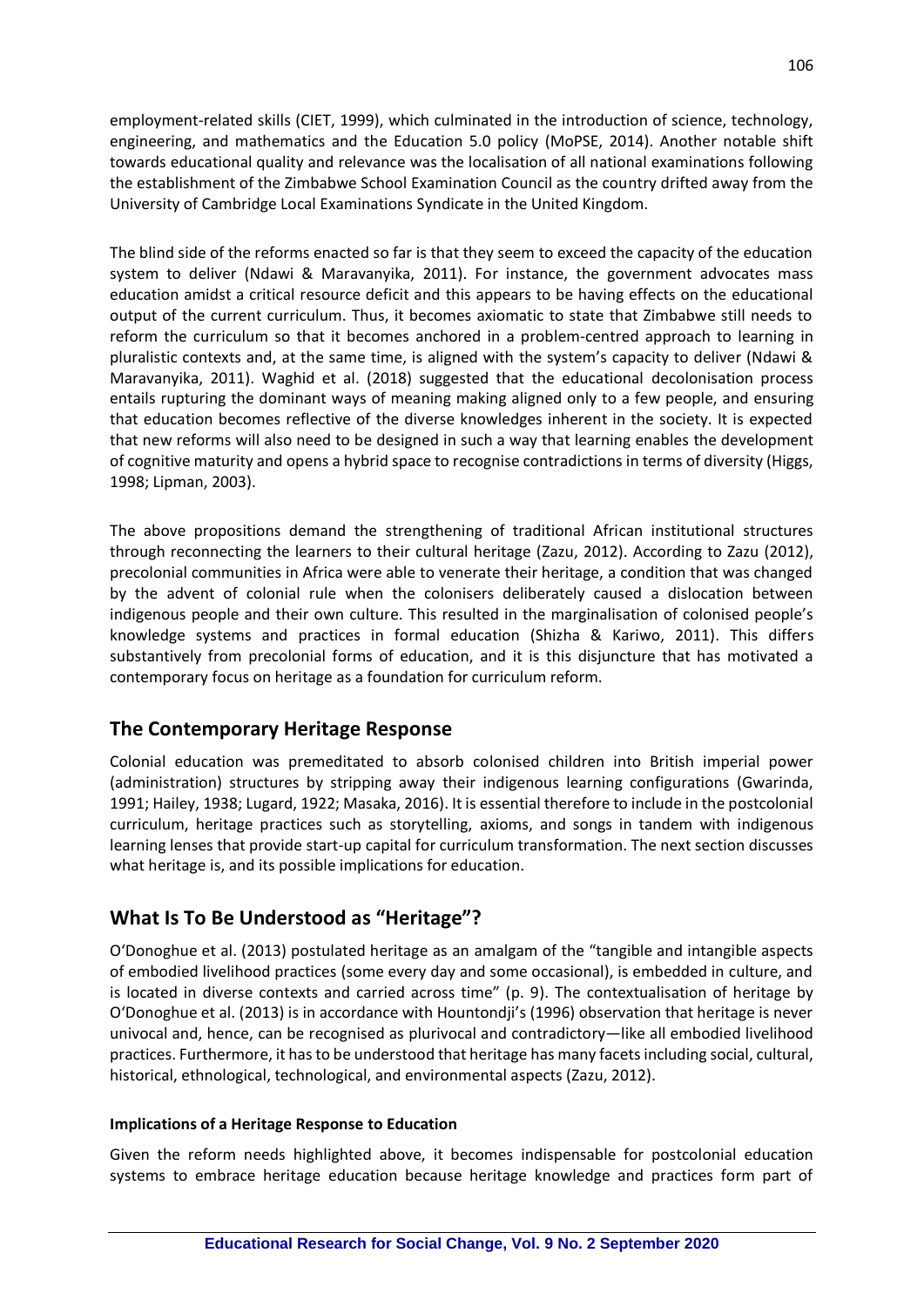people's daily lives. As noted by Hountondji (1996), heritage offers people the right traction to define themselves and acquire an identity. Resonating with Hountondji (1996), Magwa (2019) concurred that heritage education has the capacity to develop a sense of ownership, identity, and responsibility in communities and consequently ought to be perceived as fundamental to people's lives. Also, heritage education has the potential to promote students' understanding of themselves and others in relation to place, time, belief, identity, and culture (Hountondji, 1996). An educational programme that values local heritage knowledges and practices is essential in postcolonial Zimbabwe because these aspects were once eclipsed in the "trajectories of colonial and modern expansion" (O'Donoghue et al., 2013, p. 11).

In recent scholarship, there seems to be an emerging reconfiguration of the relationship between heritage knowledge and the communities from which it emerges (Hountondji, 1996; Magwa, 2019; MoPSE, 2014). This reconfiguration has seen some education programmes being reimagined, creating space for the inclusion of heritage education. In Zimbabwe, the quest for a heritage turn has influenced the publication of a book entitled, *African Culture and Heritage in Zimbabwe* (Magwa, 2019). Arguments proffered in the book buttress the perception that a heritage shift in education is a timely signification for cultural exorcism, which ought to detoxify Africans and, to a larger extent, Zimbabweans and enable them to be more appreciative of their own culture and heritage. Heritagebased education reinforces the idea of exploiting African learning foundations that are aimed at effecting constructive affiliations between educational praxis and theory (rooted in unhu/ubuntu philosophy) and other disciplines and other cross-cutting issues in education (Zazu, 2012). Moreover, educational institutions can also make use of heritage sites (such as Great Zimbabwe, Matopo Hills), which seem to have vibrant educational programmes that could be used as start-up capital in shaping and informing schools' heritage education programmes.

## **Centring of Unhu/Ubuntu in Contemporary Curriculum Discourse**

CIET (1999) and MoPSE (2014) emphasised the need to underpin the Zimbabwean education system with unhu/ubuntu philosophy as an antithesis to coloniality, and demonstrated the authority of this philosophy in strengthening and deepening contemporary Zimbabwean education. Talk, as reasoned by Fairclough (1995) in reference to discourse, is never neutral because it is grounded in language and text that is socially situated and as such has embodied meanings (Pinar et al., 1995). In Zimbabwe, the conversation is based on critical insights from diverse scholars that the postcolonial Zimbabwean education system was informed by cultural technologies of dominance that seem to have their orientation in Kant's notion of *universal reason*<sup>5</sup> as contradistinguished from unhu/ubuntu philosophy, which is communalistic in outlook (Hountondji, 1996). These cultural technologies of dominance have curtailed opportunities in Zimbabwean "civilization" (Gwarinda, 1991; Moyana, 1989).

Abdi (2005) resonated with this, theorising that the colonial education system had deleterious power in that it unsettled "the values of pre-settler and pre-colonial notions of learning [that] were essential in reflecting the social and cultural needs and expectations of the community" (p. 29). The cultural imperialism described by Abdi (2005) was perceived by Shizha and Kariwo (2011) to be what kept Zimbabwean citizenry in perpetuity in a position of inferiority to Europeans and influenced their internalisation of the racial stereotypes of the coloniser. Evidently, the discourse foregrounds a shift from what Giroux (1988) observed as a macro socio-political level of understanding curriculum. At this level, Giroux (1988) reasoned, the aim behind reorienting curriculum towards incorporating local heritage knowledge is to link curriculum content to the learners' reality.

<sup>5</sup> According to Marshall (2004), Kant advanced the notion of universal reasoning by arguing that improvement of humanity was to be achieved through the critical use of reason in its universal applications.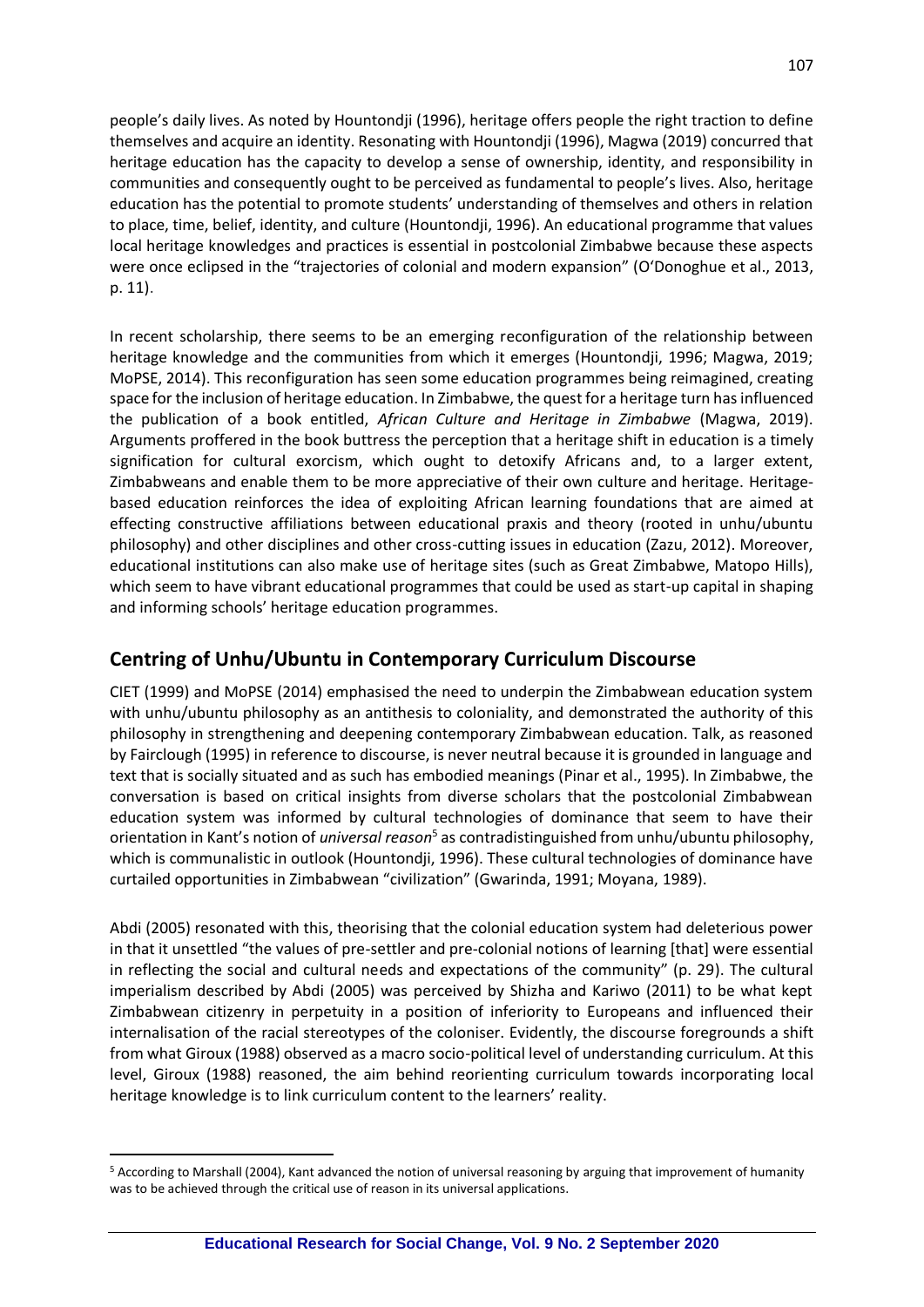It follows that the postcolonial community found it worthwhile to deconstruct the values entrenched by the coloniality (which sought to immortalise colonial hegemony) through centring postcolonial learning on the indigenous philosophy of unhu/ubuntu (CIET, 1999; MoPSE, 2014). In line with this viewpoint, Shizha and Kariwo (2011) echoed the need for decolonisation, reasoning that "as Africans, we need to invent ways of rewriting or changing those dominant narratives and deconstruct 'White' superiority and the misrepresentation of indigenous people and their cultures" (2011, p. 14).

Given the viewpoint above, and the supporting literature from CIET (1999) and MoPSE (2014), it appears that anchoring the curriculum on an indigenous philosophy could open the channel through which Zimbabwe can demythologise (Mbembe, 2015) the colonial history of curriculum, and usher in innovative perspectives to teaching and learning. Additionally, underpinning the education system with the unhu/ubuntu philosophy is important in order to "explicate, understand and criticize" (Hirst, 2010, p. 37) preliminary principles of the Zimbabwean education system. Here, unhu/ubuntu can become the benchmark for approaching education from a situated local context and can give to the education system what Lotz-Sisitka et al. (2017) described as a paradigm of *learning as connection,* which bestows on education a social function that Dewey (1944) anticipated in his ideas on democracy and education.

The significance of unhu/ubuntu in contemporary Zimbabwe was first highlighted by Samkange and Samkange (1980) who intimated that the philosophy "inspires, permeates and radiates . . . regulates our well-planned social and political organisations" (p. 34). Though Samkange and Samkange (1980) did not explicitly advocate for unhu/ubuntu to be the anchor of the Zimbabwean education system, they described how, in precolonial indigenous societies, "education of the individual was not only by members of the immediate or extended family; it was also by any member of the community" (p. 77). Thus, they positioned communalism, a key aspect of unhu/ubuntu philosophy, as the basis of African education.

Samkange and Samkange (1980) therefore can be seen as the precursors of centring unhu/ubuntu in curriculum discourse in Zimbabwe. Makuvaza (1996) took this further, advocating that unhu/ubuntu become the philosophical foundation of modern Zimbabwean education. Several others joined the conversation (CIET, 1999; MoPSE, 2014; Ramose, 1999), with Ramose (1999) reasoning that:

*[Unhu/]Ubuntu is the root of African philosophy. The being of an African in the universe is inseparably anchored upon [unhu/]ubuntu. Similarly, the African tree of knowledge stems from [unhu/]ubuntu with which it is connected indivisibly. [Unhu/]Ubuntu then is the wellspring flowing with African ontology and epistemology. (p. 49)*

It follows that education for the African child should take root from the philosophy that connects and speaks to their lifeworld, and this philosophy is the philosophy of unhu/ubuntu—important and wellknown amongst mainstream citizenry. As noted by Prinsloo (2013), referring to South Africa but applicable to southern Africa more generally, "it promises to respond to the fragmentation" of the sense of southern African place (p. 2).

## **Post-Colonial Discourse Analysis of Unhu/Ubuntu Discourse in the Curriculum**

According to Fairclough and Wodak (1997), discourse analysis is a theoretical and methodological approach that helps us study "how power relations, and ideological standpoints, are exercised and negotiated in discourse" (p. 272). To understand what underlies arguments in support of centring the curriculum on unhu/ubuntu, I have used postcolonial discourse analysis. According to Sawyer (2012),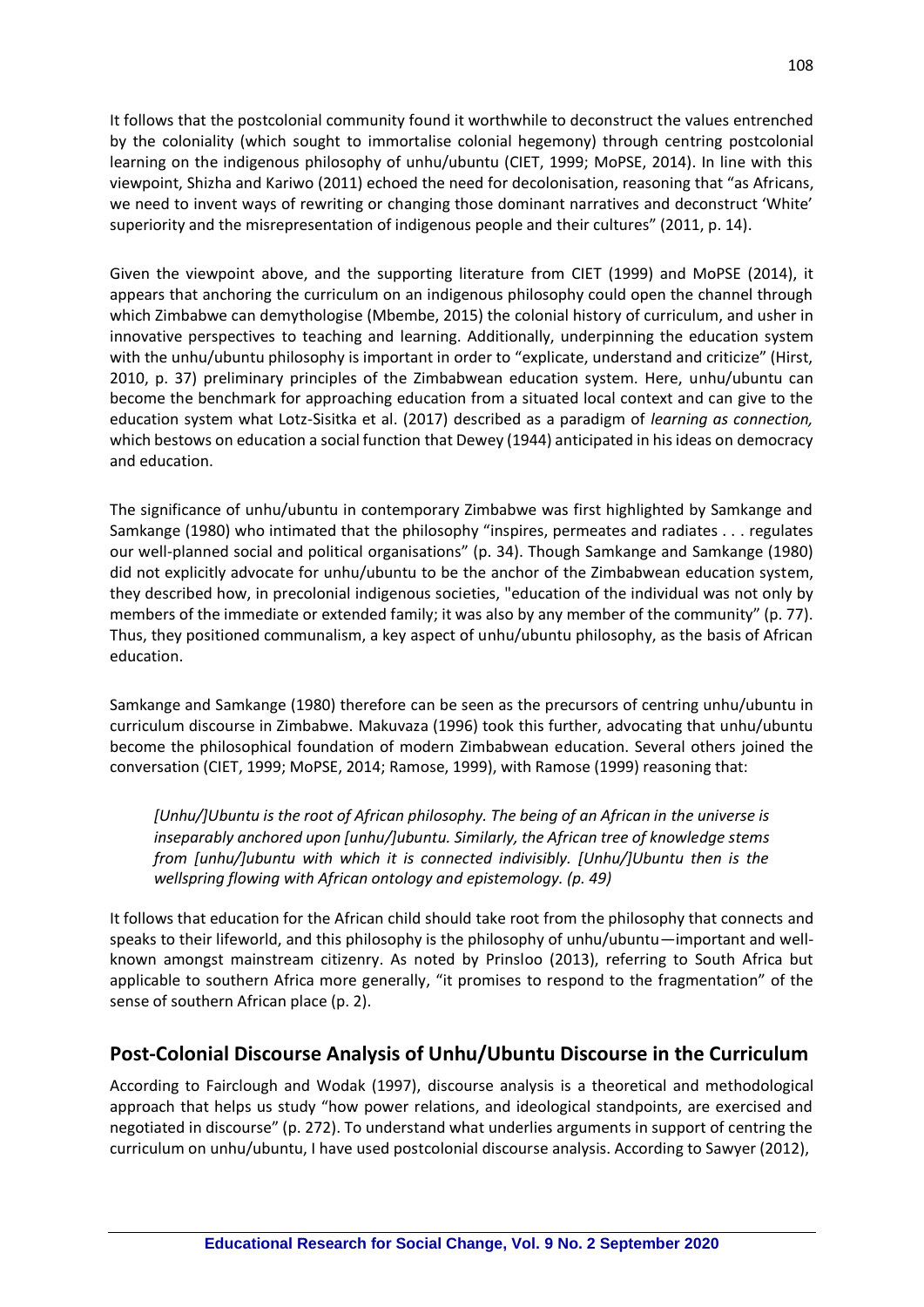*postcolonial theories adopt the concept of discourse to examine how modern thought, which is understood as "the complex of signs and practices that organize social existence and social reproduction within colonial relationships" (Ashcroft et al., 2000, p. 42), resists decolonization. (p. 39)*

In this study, the focus was more on the macro elements and politics of discourse than the micro linguistic type of discourse analysis. The macro elements in postcolonial discourse analysis are useful in revealing how language, power, and ideology are often hidden from people in written text, the spoken word, or in other optical signs (Fairclough & Wodak, 1997).

In light of the above, intertextual analysis was employed to show how texts build on other texts to make meaning (Sawyer, 2012). Intertextuality and metaphors are useful in unearthing the ideological positions and cultural claims of a text or discussion in education. The current school curriculum made extensive use of other texts, especially the CIET (1999), to explore unhu/ubuntu and for reimagining the curriculum underpinned by an indigenous philosophy. Given that the updated school curriculum is said to be anchored on unhu/ubuntu, this analysis hopes to uncover some of the pitfalls at the level of unhu/ubuntu interpretation that may become barriers to the implementation of the curriculum. Venter (2004) cautioned that unhu/ubuntu seems to carry a flawed interpretation that results in its meaning becoming ambiguous or unclear, an observation that seems useful because it helps to unearth the postcolonial paradox of superficial interpretation of unhu/ubuntu that, ironically, can become a doxa. Moreover, it mirrors the limitations and successes that have thus far been encountered in educational reforms aimed at decolonising the curriculum.

Evident in CIET (1999) and MoPSE (2014), is the identification of unhu/ubuntu with communalism, humanism, and holism or the interpretation of unhu/ubuntu as one of the principles that guide educational provision in Zimbabwe. The following quotations from the updated curriculum framework *The Curriculum Framework for Primary and Secondary Education 2015–2022* (MoPSE, 2014) provide a good starting point for exploring how unhu/ubuntu is construed in the curriculum.

*"Respect (ubuntu/unhu/vumunhu)" is the fifth principle underpinning the curriculum (p. 5 and p. 16).* 

*In addition, we see "self-respect and respect for others (ubuntu/unhu/vumunhu)" on page 6 and "the processes of building consciousness and patriotism is possible through drawing on ubuntu/ unhu/vumunhu" on page 19.* 

*On the list of learners' exit profiles, ubuntu/unhu/vumunhu is listed among values such as discipline and honesty (p. 17).* 

*The updated curriculum framework mentions unhu/ubuntu under the heading: "Philosophy underpinning the national curriculum" as follows: "Unhu/Ubuntu/Vumunhu epitomises universal human inter-dependence, solidarity, humanness and a sense of community common in African societies" (p. 13).* 

From the foregoing, there is no doubt that MoPSE (2014) built its understanding of unhu/ubuntu through making reference to the CIET (1999) report which included the following recommendations and interpretations on unhu/ubuntu:

*"The concept of unhu/ubuntu should be introduced, developed and be the torchlight of our moral education" (p. 69).*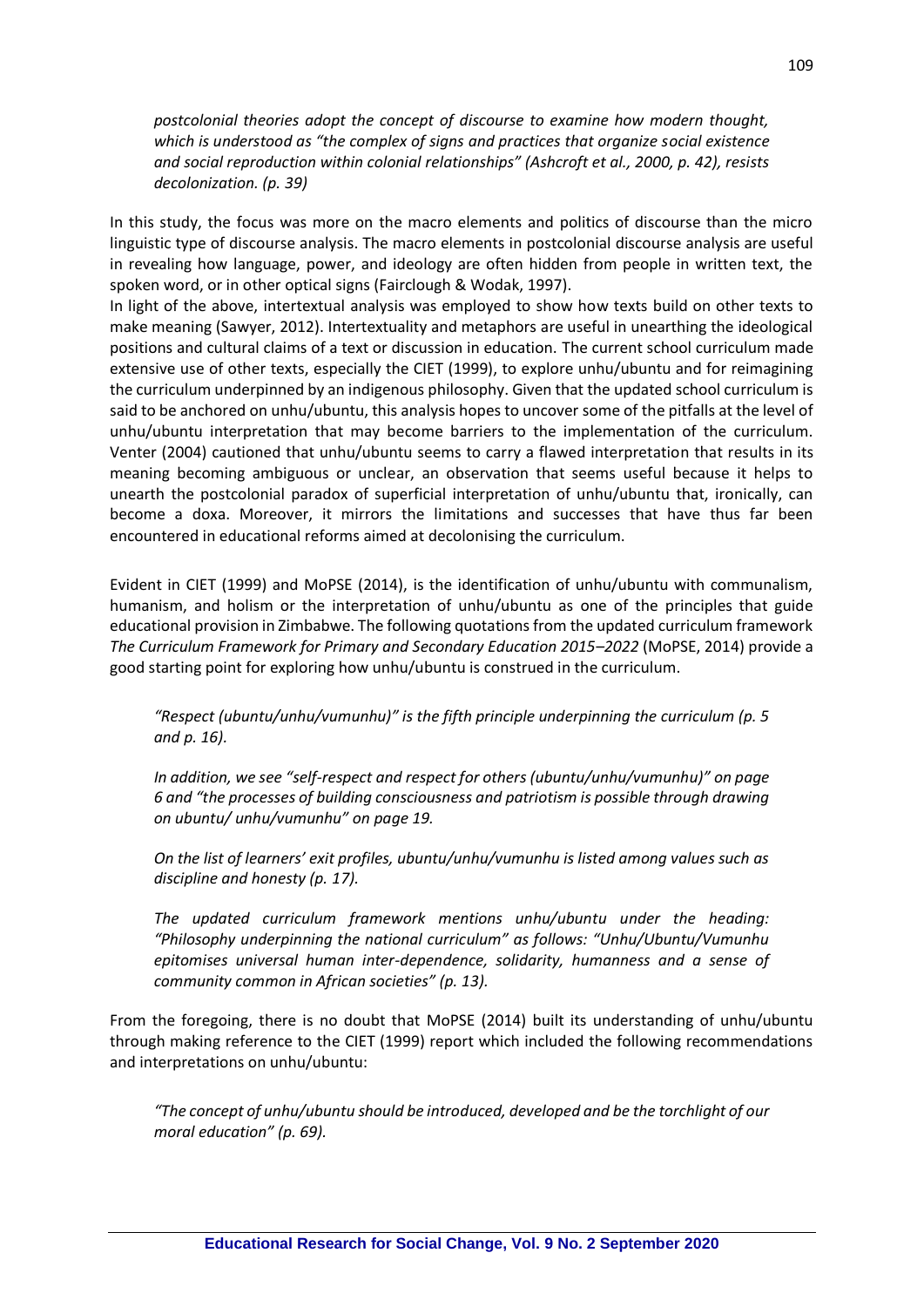*"Unhu/ubuntu then is a concept that denotes a good human being, a well behaved and morally upright person, characterized by qualities such as responsibility, honesty, justice, trustworthiness, hardworking, integrity, a cooperative spirit, solidarity, hospitality, devotion to family and the welfare of the community" (p. 62).*

*"The school should promote holistic education and expound the unhu/ubuntu philosophy" (p. 79).* 

It is evident from the two documents that emphasis is on the development of a morally upright person inclined to a communal approach to social and personal problems. While communalism, humanism, and holism can be considered aspects of unhu/ubuntu philosophy, Hapanyengwi and Shizha (2012) cautioned against mistaking the part for the whole. The principle of holism is rooted in the African belief that reality is to be perceived as a whole and not fragmented (Wiredu, 2008), while that of humanism emanates from a consideration of human needs, dignity, and welfare (Gyekye, 1987). According to Hountondji (1996), there is a dialectical relationship between a philosophy and its principles. However, this does not mean that the essence of unhu/ubuntu philosophy can be adequately captured by these principles (Chitumba, 2013; Hapanyengwi & Shizha, 2012). Thus, in advocating unhu/ubuntu as an educational philosophy centred on holism, CIET (1999) and MoPSE (2014) may have masked ethnocentric norms and values. Here, unhu/ubuntu appears to be a postcolonial façade popularised to mask ideas from non-indigenous sensitivities.

Furthermore, in positioning unhu/ubuntu as an epitome of human solidarity, CIET (1999) and MoPSE (2014) seem to be committing the fallacy of *ad populum* in which there is no deep conceptual analysis behind a theory or belief but simply reliance on popularity of that belief or theory (Lau, 2011, p. 179). Considering the Zimbabwean cultural, religious, and knowledge practice disparities that can be equated with those more generally in southern Africa, it could be observed that unhu/ubuntu is not the great integrator of all human understanding into a unified view of humans (Hountondji, 1996). One may therefore surmise that ideological persuasion may have been used to conceal the idea of cultural pluralism in depth. Such a conclusion arises from the fact that ideologies are also regarded to be a form of social cognition used to capture the way that people share broader ideas about the way the world works (Machin & Mayr, 2012). However, unhu/ubuntu philosophy cannot be equated with an ideology if we consider Althusser's definition of ideology as a process that obscures the fact that dominant forces in society are operating in a systematic manner to oppress people (Machin & Mayr, 2012). This is contrary to philosophy that aims to analyse sociopolitical issues in depth and uncover the hidden reality (Hountondji, 1996; Waghid et al., 2018). Moreover, ideologies have the potential of creating a dualistic hybrid co-engagement characterised by the internalisation of oppression by indigenous people, which also translates into the oppressed assimilating habits and mannerisms of the oppressor (Freire, 1970). The resulting effect of this is creation of the problem of superficial interpretation of concepts in education.

## **An Emerging Problem of Superficial Interpretation of Unhu/Ubuntu Philosophy**

The second part of my analysis focused on the discourse of ubuntu/unhu, and found a contradiction in the superficial interpretation of this philosophy in the postcolonial Zimbabwe curriculum. In so doing, unhu/ubuntu has plunged into a state of philosophical fragility due to the superficial ascriptions in both CIET (1999) and MoPSE (2014), Zimbabwe's national school curriculum review documents. The problem of superficiality seems to have misled other thinkers to believe unhu/ubuntu could be applied as a blanket that covers all in solving educational problems in the country (CIET, 1999; MoPSE, 2014) particularly those related to decolonising the curriculum and centring issues of indigenous knowledge. While superficiality abounds in philosophical discourse with philosophers such as Nietzsche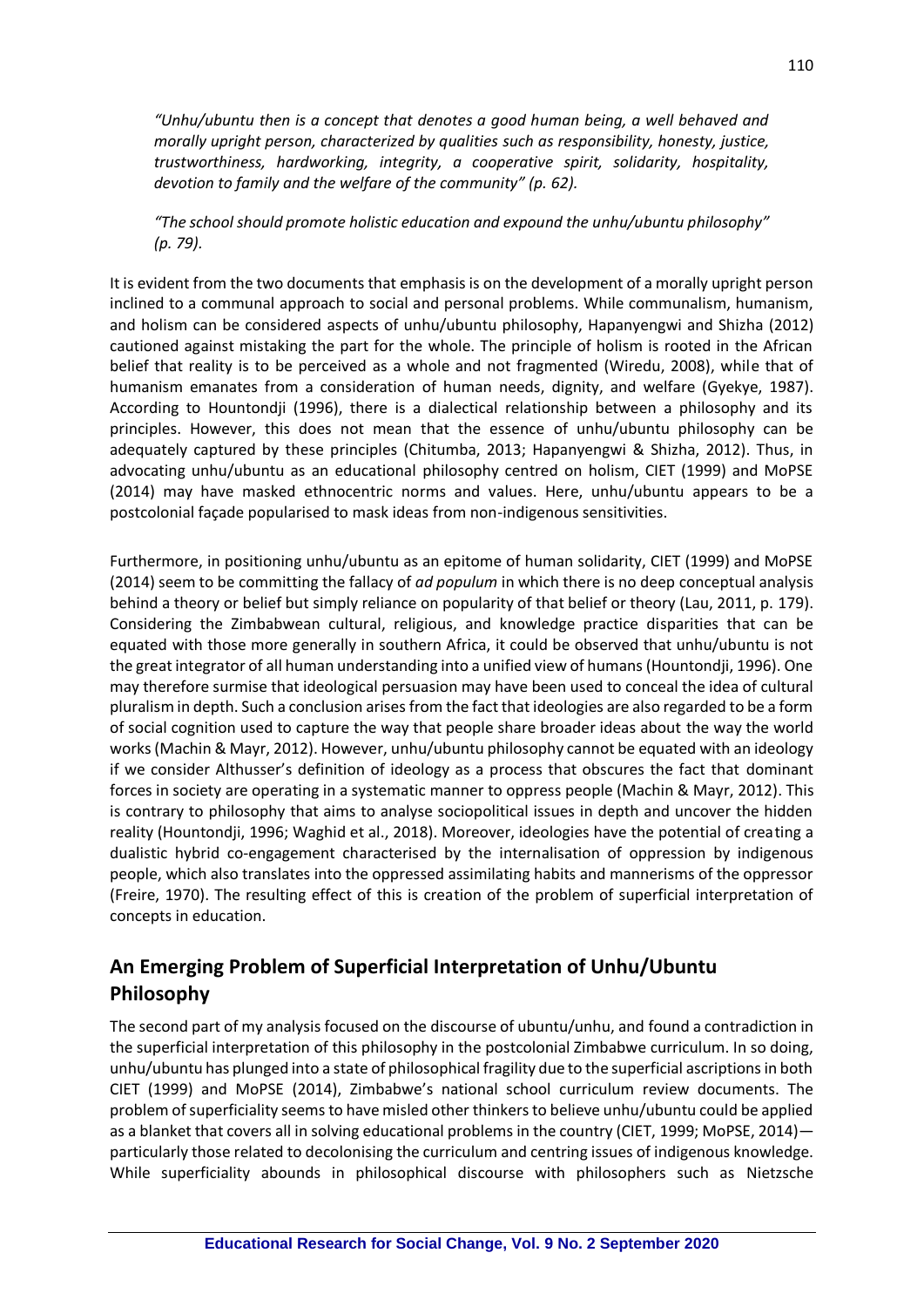foregrounding it by promoting the absenting of depth/profundity in favour of multiple surfaces (Castle, 2007), Marxist sociologists tend to disregard superficiality on the grounds that it appears to be a façade aimed at concealing the possibility of exploring other critical alternatives (Hardt & Weeks, 2000). The superficial positionality of unhu/ubuntu philosophy in the CIET (1999) and MoPSE (2014) curriculum review documents has a negative pedagogical influence in the Zimbabwean education system because it focuses mainly on the ontological being. This focus on the ontological is paradoxically an emergent problem piloted by the locating of African philosophy largely in prehistorical epochs (Higgs, 2012), and it presents the need to define a philosophy of the future that could be achieved through offering a deepened understanding of unhu/ubuntu as a philosophy for curriculum transformation.

### **Discussion**

The question that now arises is how the postcolonial African focus on curriculum transformation can avoid the *dialectics of opposites* Eze (2008), especially those that emerge between a need to maintain an African identity (ontological being status) and the need for deep epistemic engagement in pedagogy that calls for inclusion into the curriculum of a diverse conception of knowledge heritages from diverse geo-epistemic locations. In response, I argue that a deeper engagement with the unhu/ubuntu philosophy and associated heritage discourse is essential if we are to meet the intended aspirations of decoloniality in contemporary times.

Curriculum transformation should be grounded on unhu/ubuntu, and it should consider being responsive to the African human condition (Waghid et al., 2018). This entails that people exposed to unhu/ubuntu as a philosophy of curriculum transformation should be capable of thinking through a variety of life's problems and facing all the facts impartially. Basically, unhu/ubuntu in Zimbabwe should take educational graduates through a process of reflecting on and criticising their deeply held conceptions and beliefs (Chitumba, 2013)—especially those beliefs that were propagated in them through coloniality.

Furthermore, as argued by Hountondji (1996) and Wiredu (1998), any philosophy of curriculum transformation must aim to be the main informant in a critical examination of the conceptual framework upon which the thought of a culture is erected. Critical examination here entails that unhu/ubuntu pedagogical philosophy is positioned as a critique of the colonial education conceptual inheritance, and assessed for its practicability through a nuanced understanding of the inheritance's procedural terminology and paradigms associated with it (Hountondji, 1996; Wiredu, 1998). In practice, unhu/ubuntu should foster development of a third space in which colonially designed historical narratives are challenged and reshaped, paving the way for new alternatives in educational thinking (Bhabha, 1990). In this regard, unhu/ubuntu takes the form of a decolonial philosophy that sought to disentangle people who were once colonised from the continuities of coloniality (Ndlovu-Gatsheni, 2013). Thus, where indigenous people were regarded as primitive with nothing to offer in terms of knowledge construction, their heritage knowledge should be seen as part of the broader ecology of knowledge commons (Hailey, 1938). In so doing, an Afrophilia learning lens can become a space for collaboration and resistance in which indigenous peoples have room to negotiate their identities—not based on identity politics but on epistemic depth. The unique aspect of an Afrophilia learning lens, an offshoot of unhu/ubuntu philosophy within third space narrative, is that the third space, as argued by Bhabha (1990), is not locked in the past but is a channel that has potential to let other positions emerge.

To accomplish the above propositions, unhu/ubuntu has to be the foundation upon which rationality and reasonability are enacted because this will give it depth and the analytic tools that are a necessary condition for any philosophy of education (Hountondji, 1996). Wiredu (1998) has argued for a move beyond surface-level interpretations to deeper levels of understanding that question existing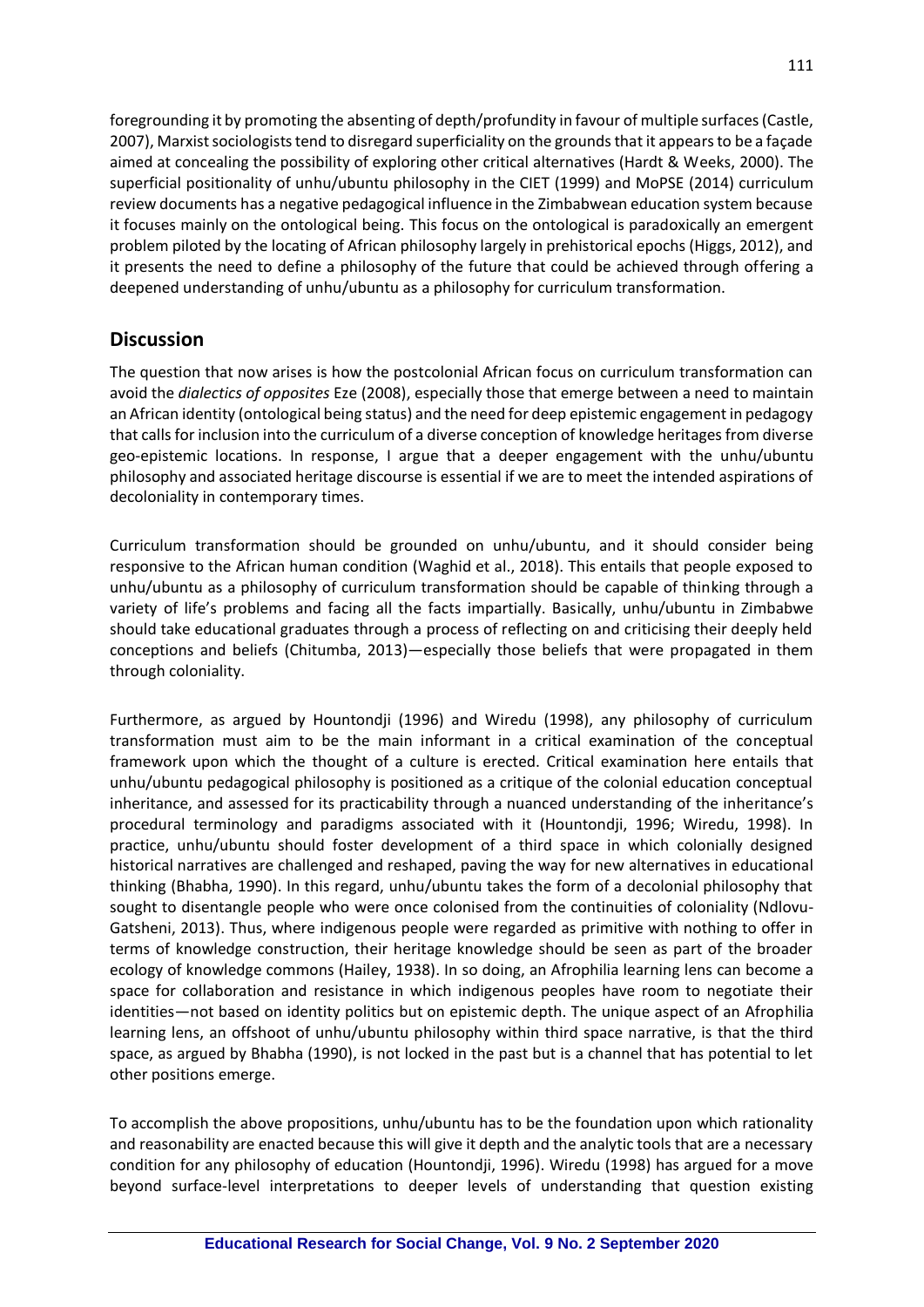assumptions. Henceforth, in the context of unhu/ubuntu as decolonial philosophy of education, analytic tools need to help the philosophy chart deliberations on the question of values and the purpose of education.

Emerging insights on unhu/ubuntu as a decolonial paradigm that surface from a reading of Hountonji (1996) and Waghid et al. (2018) are suggestive of the notion of divesting African philosophical thinking broadly, and unhu/ubuntu in particular, of all undue influences emanating from the colonial history of curriculum. Hence, the proposition that unhu/ubuntu be considered as the missing humanistic approach in education theory and praxis. This will allow for an integration of the subject content with the feelings, emotions, experiences, and lives of the learners (Wiredu, 1998). The vantage point in taking a humanist approach is that instead of letting learning be abstracted, the learners become fully engaged in learning processes that draw on content and methods from their heritage knowledge.

From the above discussion, we note that the aim of schooling under the guidance of the unhu/ubuntu philosophy of curriculum transformation should be twofold. It should aim firstly, to extend the learner's knowledge of the data of human experience and secondly, as argued by Higgs (1998) and Lipman (2003), to perfect the child's acquired knowledge by teaching the child what he or she needs to know. Unhu/ubuntu should not be superficial. Hountondji (1996) believed that African philosophy must be an episteme rather than a doxa. Considering this point of view, I am of the opinion that schooling, starting from early childhood education, should take an epistemological and ontological shift in which it aims to arrive at a rational and systematic comprehension of reality. According to Lipman (2003), inquiry in schooling processes should aim to investigate the nature of knowing itself.

### **Need for Curriculum Praxis and Pedagogical Development**

In practice, this has implications for reframing curriculum in ways that can realise epistemic depth in pedagogy as a means of avoiding the limitations of doxa. The unhu/ubuntu heritage focus should open a hybrid space through which Zimbabwe could avoid a decolonisation process that tends to represent teleological curriculum reforms that are linear and unidimensional (Magwa, 2019). A shift from unidimensional curriculum reforms has potential to help Zimbabweans move beyond self-location and create space for critical reflection that translates into a deeper analysis of the present reality—from which the Zimbabwean identity would evolve as a continuation rather than a fixed identity (Hountondji, 1996). This, in turn, has implications for pedagogy, the role of the teacher, and the sociocultural foundations of educational theory and practice.

The likely implications invoke a need for an intervention such as a "philosophy for children" (Lipman, 2003, p. 43), which promotes in learners the habits of critical reflexive thinking. Introducing philosophy for children seems useful in that it could help learners and teachers navigate pathways that lead to the avoidance of knowledge transmission and the presenting of sanitised and neatly packaged information that overlooks diversity and, unwittingly, reinforces a particular worldview (Hountondji, 1996; Lipman, 2003). The intervention has traction in learning contexts that emphasise a curriculum grounded in local heritage because here, learning is perceived as an outgrowth of the learners—hence, encouraging learners to be able to think out problems for themselves.

### **Conclusion**

This paper provides an opportunity for historical and historical social critique, from which future studies can provide an understanding of the advanced theories and methods that translate into later educational change. The broader discussion of the paper is that Zimbabwe's education system should not blinker itself by focusing only on the ontological, which leads to superficiality, but should also acknowledge diversity in reason. Reasoning in diversity based on unhu/ubuntu values creates space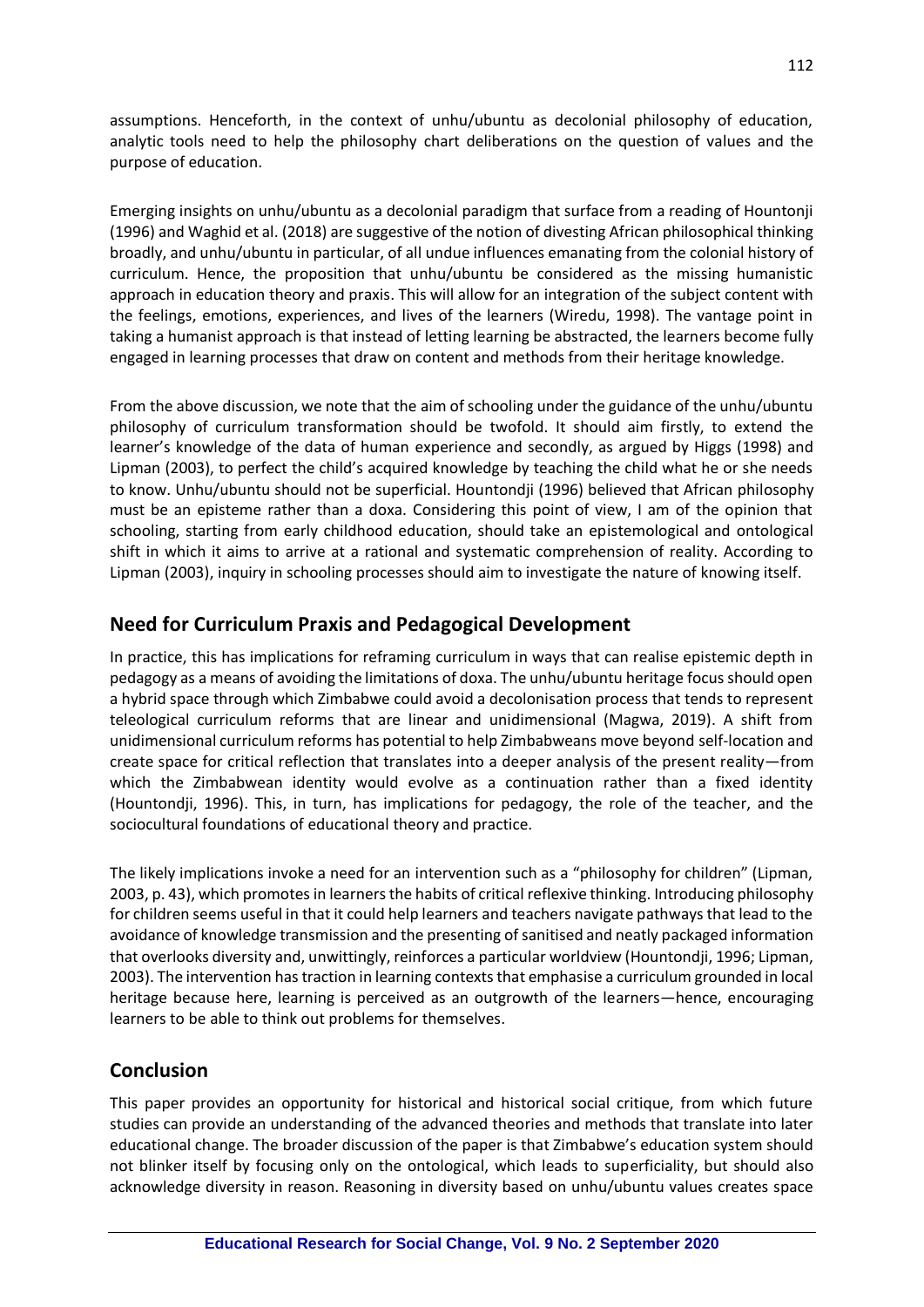for ethical critical thinking and creativity that takes into account local heritage knowledge in educational reform, an experience that is both educational and social. With this in mind, unhu/ubuntu as a decolonial philosophy should focus on promoting deeper epistemological participation in education, which I have identified in the article as a necessary link to bring about change in education.

#### **References**

- Abdi, A. A. (2005). African philosophies of education: Counter-colonial criticisms. In A. A. Abdi & A. Cleghorn (Eds.), *Issues in African education: Sociological perspectives* (pp. 25–41). Palgrave.
- Abdi, A. A. (2009). Oral societies and colonial experiences: Sub-Saharan Africa and the de facto power of the written word. In D. Kapoor (Ed.), *Education, decolonization and development* (pp. 42–59). Sense.
- Abdi, A. A (Ed.). (2012). Decolonising philosophies of education. Sense.
- Achebe, C. (2000). *Home and exile*. Oxford University Press.
- Ashcroft, B., Griffiths, G., & Tiffin, H. (2007). *Post-colonial studies: The key concepts*. Routledge.
- Bhabha, H. K. (1990). The third space: Interview with Homi Bhabha. In J. Rutherford (Ed.), *Identity, community and difference* (pp. 207–221)*.* Lawrence & Wishart.
- Castle, G. (2007). The Blackwell guide to literary theory. Blackwell.
- Chitumba, W. (2013). University education for personhood through ubuntu philosophy. *International Journal of Asian Social Science, 3*(5), 1268–1276.
- Chung, F. (2006). Re-living the second chimurenga: Memories from the liberation struggle in Zimbabwe. NORDIC Africa institute.
- Dewey, J. (1944). Democracy and education: An introduction to philosophy of education. The Free Press.
- Fairclough, N. (1995). *Critical discourse analysis*. Addison Wesley.
- Fairclough, N., & Wodak, R. (1997). Critical discourse analysis. In T. van Dijk (Ed.), *Discourse as social interaction* (pp. 258–285). SAGE.
- Freire, P. (1970). *Pedagogy of the oppressed*. Herder & Herder.
- Giroux, H. G. (1988). Literacy and the pedagogy of voice and political empowerment. *Educational Theory, 38*(1), 61–75.
- Gwarinda, J. (1991). *Socialism and education*. College Press. http://wiser.wits. ac.za/system/files/Achille.pdf
- Gyekye, K. (1987). An essay on African philosophical thought: The Akan conceptual scheme. Cambridge University Press.
- Hailey, L. (1938). An African survey: A study of problems arising in Africa south of the Sahara. Oxford University Press.
- Hapanyengwi, O., & Shizha, E. (2012). Unhu/ubuntu and education for reconciliation in Zimbabwe. *Journal of Contemporary Issues in Education, 7*(2), 16–27.
- Hardt, M., & Weeks, K. (2000). *The Jameson reader.* Blackwell.
- Higgs, P. (1998). Philosophy of education in South Africa: A re-vision. *Studies in Philosophy of Education, 17*(1), 1–16.
- Higgs, P. (2012). African philosophy and the decolonisation of education in Africa: Some critical reflections. *Educational Philosophy and Theory, 44*(2), 37–55.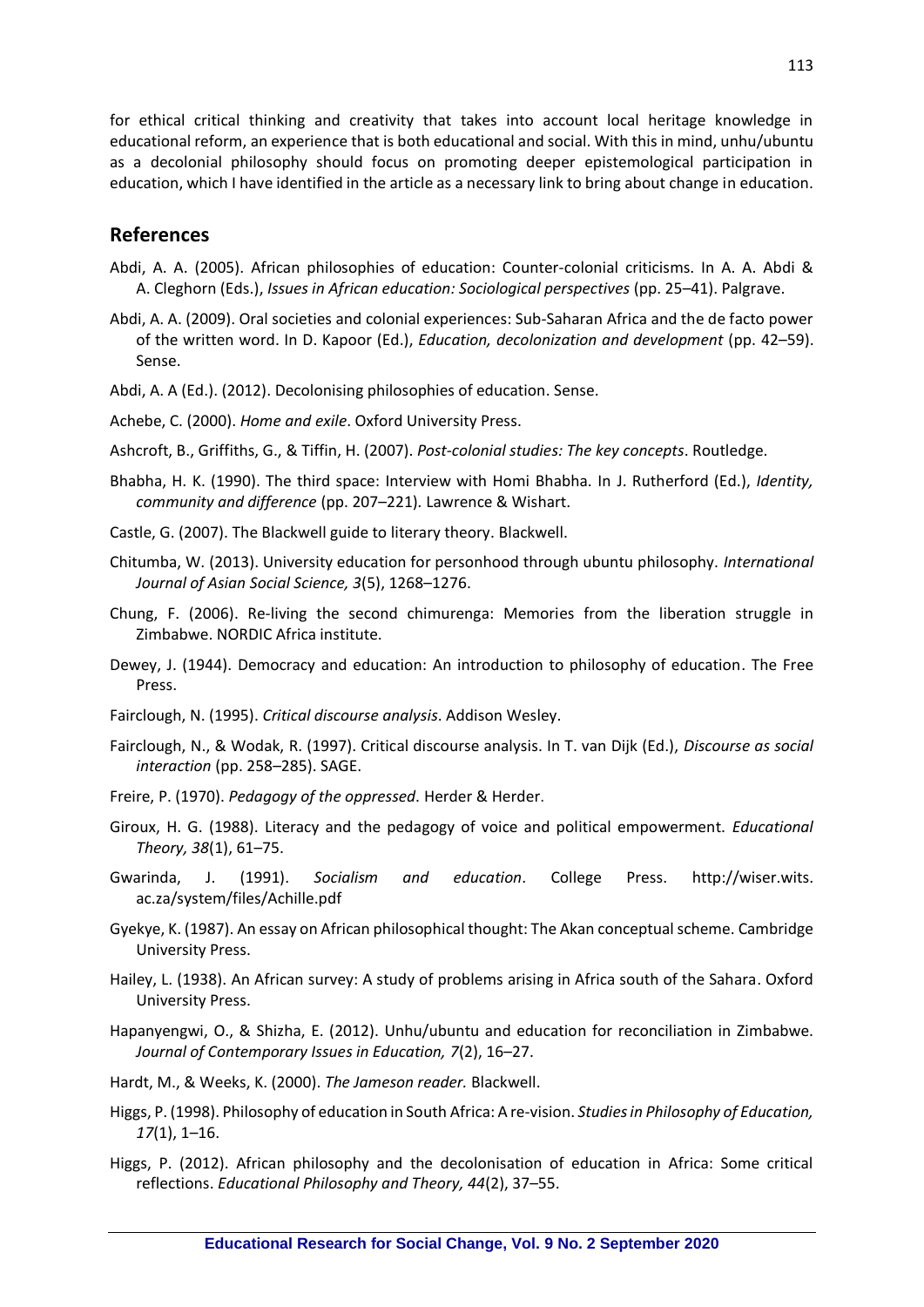- Hirst, P. H. (2010). Knowledge and the curriculum: A collection of philosophical papers. Routledge & Kegan Paul.
- Hoadley, A. (2018). Pedagogy in poverty: Lessons from 20 years of curriculum reform in South Africa. Routledge.
- Hountondji, P. (1996). *African philosophy: Myth and reality*. Indiana University Press.
- Kallaway, P. (1984). Apartheid and education: The education of black South Africans. Ravan Press.
- Lau, J. Y. F. (2011). An introduction to critical thinking and creativity: Think more, think better. John Wiley & Sons.
- Lipman, M. (2003). *Thinking in education*. Cambridge University Press.
- Lotz-Sisitka, H., Shumba, O., Lupele, J., & Wilmot, D. (2017). *Schooling for sustainable development in Africa*. Springer.
- Lugard, F. D. (1922). *The dual mandate in British tropical Africa*. William Blackwood & Sons.

Machin, D., & Mayr, A. (2012). How to do critical discourse analysis: A multimodal introduction. SAGE.

- Magwa, W. (2019). *African culture and heritage in Zimbabwe* (Vol. 1). Mambo Press.
- Makuvaza, N. (1996). Missionary education in Africa in perspective: Against the theory of benevolence. *Zimbabwe Bulletin of Teacher Education, 4*(4), 59–74.
- Maravanyika, O. (1990). Implementing educational policy in Zimbawe: World Bank discussion paper No 91, Africa Technical Department Series. World Bank.
- Marechera, D. (1980). *Black sunlight*. Heinemann.
- Marshall, J. (2004). Living systemic thinking: Exploring quality in first person research*. Action Research, 2*(3), 309–329.
- Masaka, D. (2016). The impact ofWestern colonial education on Zimbabwe's traditional and postcolonial educational system(s) [Unpublished doctoral thesis]. University of South Africa.
- Mbembe, A. (2015). *Decolonising knowledge and the question of the archive*. http://wiser.wits. ac.za/system/files/Achille.pdf
- Mgqwashu, E. (2016, March 16). Education can't be for "the public good" if universities ignore rural life. *The Conversation*. [https://theconversation.com/education-cant-be-for-the-public-good-if](https://theconversation.com/education-cant-be-for-the-public-good-if-universities-ignore-rural-life-%2056214)[universities-ignore-rural-life-](https://theconversation.com/education-cant-be-for-the-public-good-if-universities-ignore-rural-life-%2056214) 56214
- Moyana, T. F. (1989). *Education, liberation and creative act*. Zimbabwe Publishing House.
- Ndawi,O., & Maravanyika, O. (2011). Curriculum and its building blocks concepts and processes. Mambo Press.
- Ndlovu-Gatsheni, S. (2013). Why decoloniality in the 21st century? *The Thinker, 48*, 10–15.
- O'Donoghue, R., Shava, S., & Zazu, C. (2013). *African heritage knowledge in the context of social innovation*. United Nations University Institute for Advanced Studies.
- Pinar, W., Renolds, W., Slattary, P., & Taubman, P. (1995). Understanding curriculum: A*n introduction to the study of historical and contemporary curriculum discourses.* Peter Lang.
- Presidential Commission of Inquiry into Education and Training (CIET). (1999). *Report of the presidential commission of inquiry into education and training*. Government Printers.
- Prinsloo, A. V. (2013). *Prolegomena to ubuntu and any other future South African philosophy* [Unpublished master's thesis]. Rhodes University, South Africa.
- Ramose, M. B. (1999). *African philosophy through ubuntu*. Mond Books.